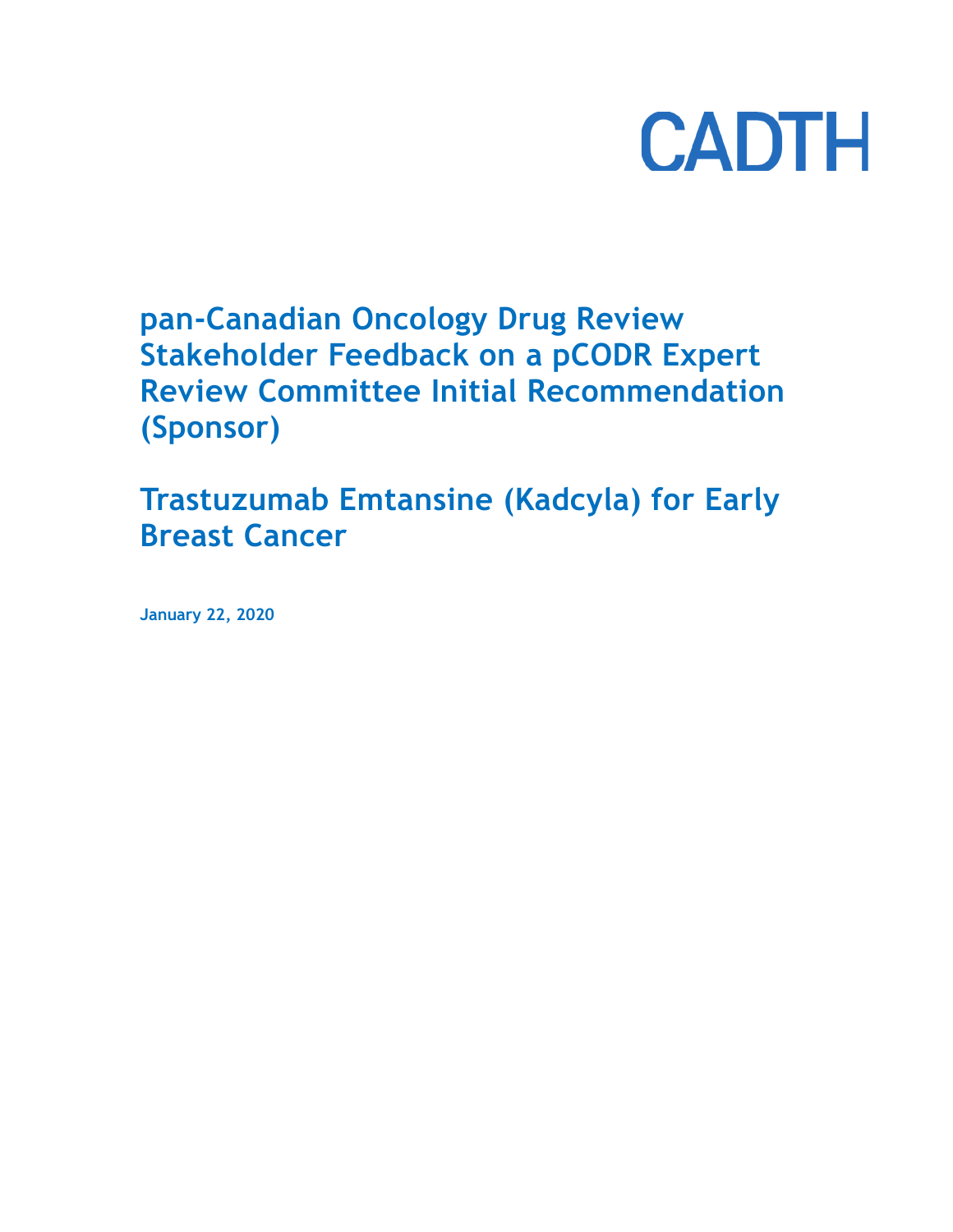# **3 Feedback on pERC Initial Recommendation**

| Name of the Drug and Indication(s):          | trastuzumab emtansine (T-DM1) (Kadcyla) for<br>the adjuvant treatment of HER2-positive early<br>breast cancer patients who have residual<br>invasive disease following neoadjuvant taxane<br>and trastuzumab-based treatment |
|----------------------------------------------|------------------------------------------------------------------------------------------------------------------------------------------------------------------------------------------------------------------------------|
| Eligible Stakeholder Role in Review (Sponsor |                                                                                                                                                                                                                              |
| and/or Manufacturer, Patient Group, Clinical | Manufacturer                                                                                                                                                                                                                 |
| Group):                                      |                                                                                                                                                                                                                              |
| <b>Organization Providing Feedback</b>       | Hoffmann-La Roche Ltd                                                                                                                                                                                                        |

*\*The pCODR program may contact this person if comments require clarification. Contact information will not be included in any public posting of this document by the pCODR program.*

### 3.1 **Comments on the Initial Recommendation**

a) Please indicate if the eligible stakeholder agrees, agrees in part, or disagrees with the Initial Recommendation:

| agrees | agrees in<br>part | disagree |
|--------|-------------------|----------|
|        |                   |          |

*Hoffmann-La Roche Ltd. agrees with the initial recommendation of trastuzumab emtansine (T-DM1) (Kadcyla®) for the adjuvant treatment of HER2-positive early breast cancer patients who have residual invasive disease following preoperative systemic treatment, specifically neoadjuvant taxane and trastuzumab-based treatment as per the approved indication. Roche agrees that the KATHERINE trial demonstrated meaningful improvement in invasive disease-free survival (primary endpoint) and distant recurrencefree survival and that overall survival data is not yet mature. Roche agrees with pERC's support of the generalizability of the trial evidence to patients treated with trastuzumab and pertuzumab (or other HER2-targeted therapy) in the neoadjuvant setting as these patients were included in the KATHERINE trial. Roche also agrees with the pERC that the results from the KATHERINE trial are generalizable to male patients with breast cancer.* 

*Roche suggests that iDFS has been validated in the literature, based on the March 2019 Lancet Oncology publication by Saad et al., provided in the submission, in which they state their analysis demonstrating surrogacy of DFS with OS includes a broad definition of DFS (including DFS and iDFS). This data in combination with the CGP's assertion that iDFS offers a more conservative definition (Hudis et al, 2007) supports the validation of this endpoint.* 

*Roche agrees that T-DM1 has a manageable toxicity profile.*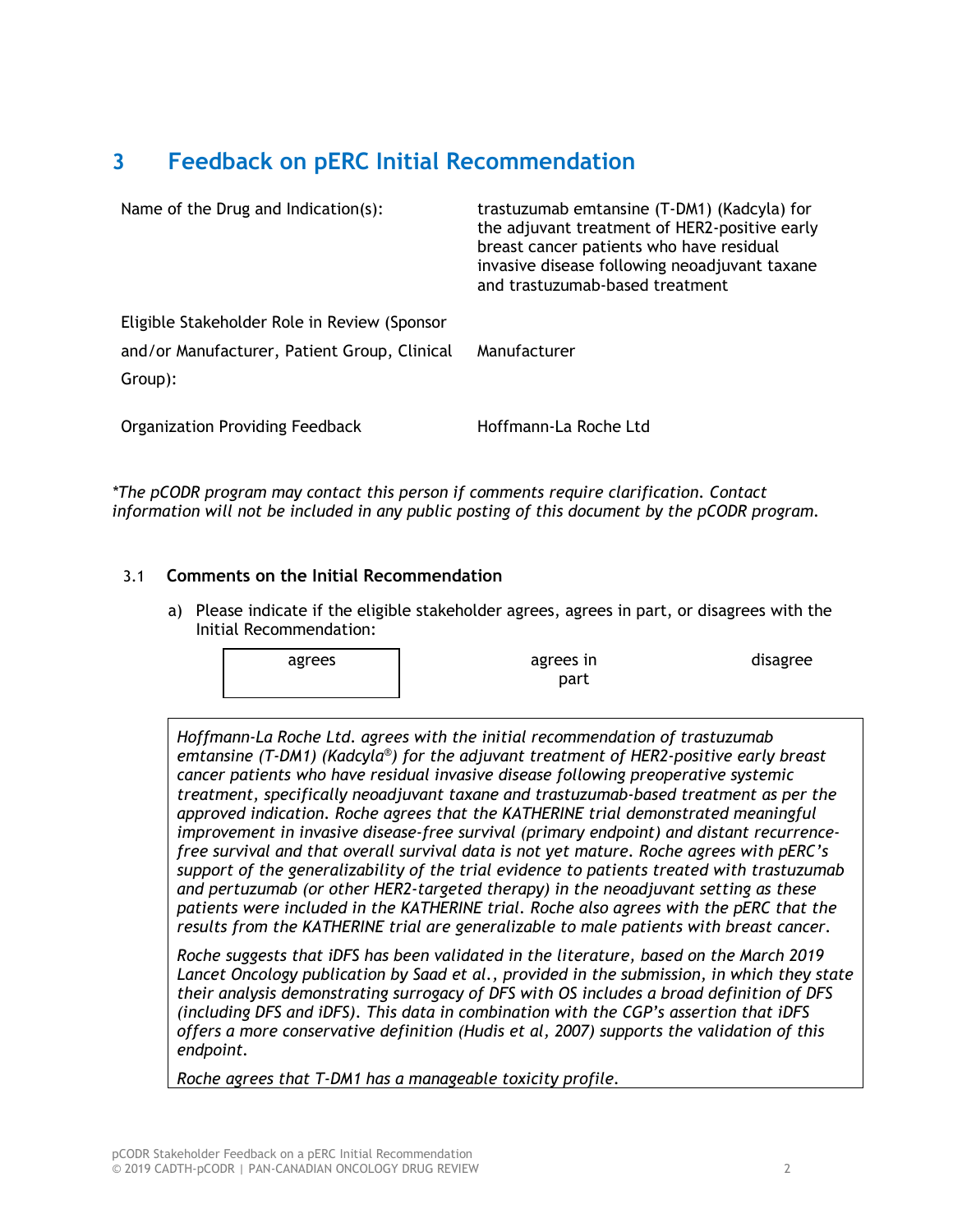*Roche agrees that T-DM1 aligns with patients values in that it reduces the risk of recurrence and that it is cost-effective based on ours and the EGP's reassessed estimate of the ICER.*

*Roche suggests that for those patients who would have otherwise been eligible for T-DM1 as per the KATHERINE trial but missed the opportunity, the decision to switch to T-DM1 for the remainder of their full course of adjuvant HER2-directed systemic therapy should be a decision made between the patient and their treating clinician.*

*The requirement in the KATHERINE trial to initiate T-DM1 as adjuvant therapy within 12 weeks of surgery was to ensure a more homogenous patient population. However, in the real world setting, patients may not initiate their adjuvant therapy within 12 weeks of surgery for many reasons, some which may not be clinically related (e.g. health services related). Therefore Roche does not recommend setting this as a criterion for reimbursement.*

*In summary, Roche supports early conversion of this initial recommendation to a final recommendation to expedite public access for T-DM1.*

b) Please indicate if the eligible stakeholder agrees, agrees in part, or disagrees with the provisional algorithm:

| agrees | agrees in | disagree |
|--------|-----------|----------|
|        | part      |          |

*N/A*

c) Please provide editorial feedback on the Initial Recommendation to aid in clarity. Is the Initial Recommendation or are the components of the recommendation (e.g., clinical and economic evidence or provisional algorithm) clearly worded? Is the intent clear? Are the reasons clear?

| Page<br><b>Number</b> | <b>Section Title</b>                       | Paragraph,<br><b>Line</b><br><b>Number</b> | <b>Comments and Suggested Changes to</b><br><b>Improve Clarity</b>                                                                                                                                                                                                                                                                                                                                                                                                                                                   |
|-----------------------|--------------------------------------------|--------------------------------------------|----------------------------------------------------------------------------------------------------------------------------------------------------------------------------------------------------------------------------------------------------------------------------------------------------------------------------------------------------------------------------------------------------------------------------------------------------------------------------------------------------------------------|
|                       | Summary of<br><b>pERC</b><br>deliberations | 3                                          | Suggest removing "pERC agreed that T-DM1 is<br>not reimbursed in the first-line metastatic<br>setting and would not be used in that<br>setting" (For example, please see current<br>CCO Regimen Monograph KADC (March 2018)<br>"Treatment of patients with HER2 positive,<br>unresectable locally advanced or metastatic<br>breast cancer, who have ECOG status $\leq 1$ ,<br>LVEF $\geq$ 50% and who received prior treatment<br>with trastuzumab plus chemotherapy for<br>metastatic disease, or developed disease |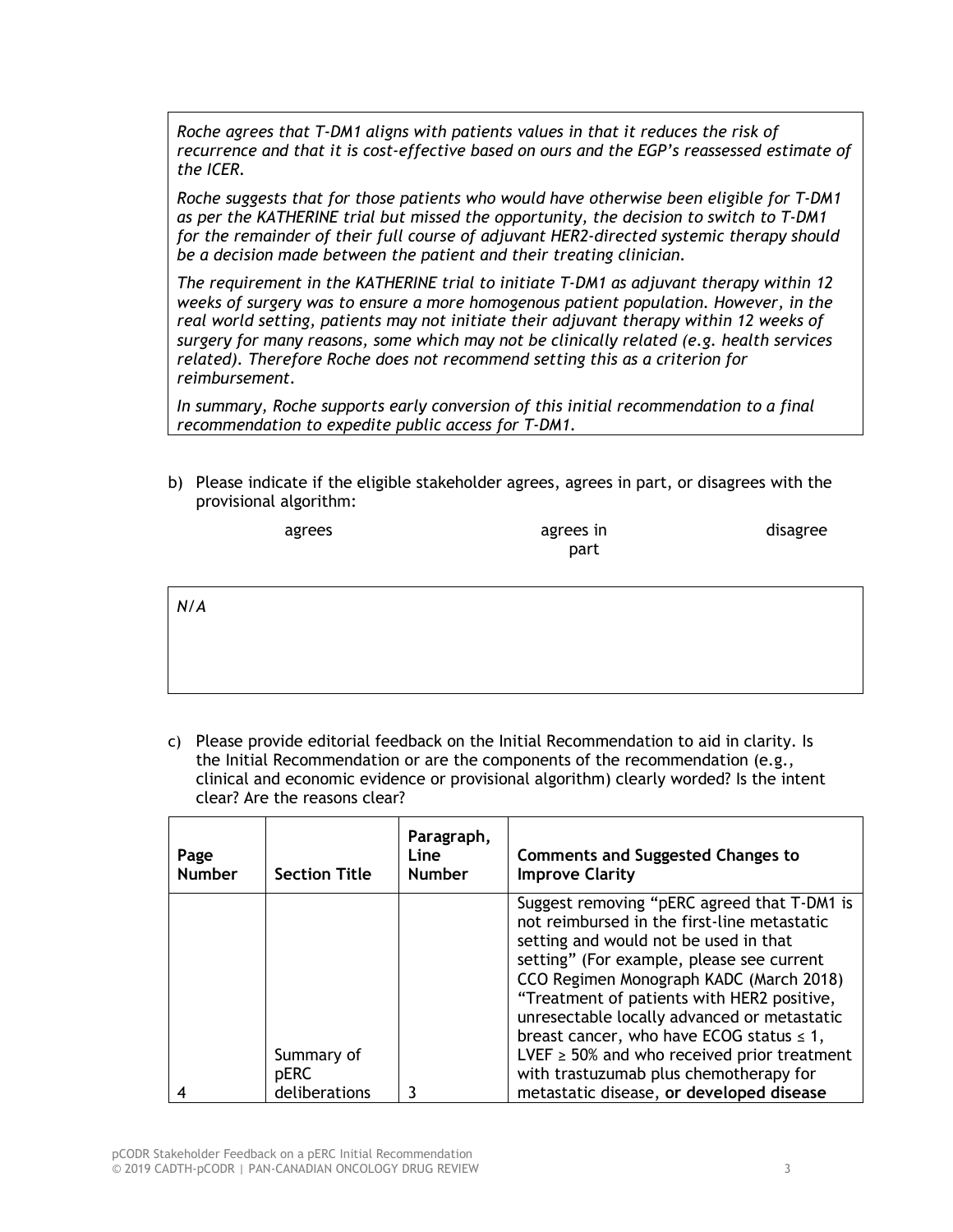| Page<br><b>Number</b> | <b>Section Title</b> | Paragraph,<br><b>Line</b><br><b>Number</b> | <b>Comments and Suggested Changes to</b><br><b>Improve Clarity</b>                                                                                                                                                                                                                                                                                                                                                                                                                                                                                                                                    |
|-----------------------|----------------------|--------------------------------------------|-------------------------------------------------------------------------------------------------------------------------------------------------------------------------------------------------------------------------------------------------------------------------------------------------------------------------------------------------------------------------------------------------------------------------------------------------------------------------------------------------------------------------------------------------------------------------------------------------------|
|                       |                      |                                            | recurrence during or within 6 months of<br>completing adjuvant treatment with<br>trastuzumab plus chemotherapy."                                                                                                                                                                                                                                                                                                                                                                                                                                                                                      |
|                       |                      |                                            | Suggest removing "pERC agreed that T-DM1 is<br>not reimbursed in the first-line metastatic<br>setting and would not be used in that<br>setting" (For example, please see current<br>CCO Regimen Monograph KADC (March 2018)<br>"Treatment of patients with HER2 positive,<br>unresectable locally advanced or metastatic<br>breast cancer, who have ECOG status $\leq 1$ ,<br>LVEF $\geq$ 50% and who received prior treatment<br>with trastuzumab plus chemotherapy for<br>metastatic disease, or developed disease<br>recurrence during or within 6 months of<br>completing adjuvant treatment with |
| 11                    | Appendix 1           | Table Row 3                                | trastuzumab plus chemotherapy."                                                                                                                                                                                                                                                                                                                                                                                                                                                                                                                                                                       |

## **3.2 Comments Related to Eligible Stakeholder Provided Information**

Notwithstanding the feedback provided in part a) above, please indicate if the Stakeholder would support this Initial Recommendation proceeding to Final pERC Recommendation ("early conversion"), which would occur two (2) Business Days after the end of the feedback deadline date.

> Support conversion to Final Recommendation. Recommendation does not require reconsideration

> > by pERC.

Do not support conversion to Final Recommendation.

Recommendation should be reconsidered by pERC.

- If the eligible stakeholder does not support conversion to a Final Recommendation, please provide feedback on any issues not adequately addressed in the Initial Recommendation based on any information provided by the Stakeholder in the submission or as additional information during the review.
- Please note that new evidence will be not considered at this part of the review process, however, it may be eligible for a Resubmission. If you are unclear as to whether the information you are providing is eligible for a Resubmission, please contact the pCODR program.
- Additionally, if the eligible stakeholder supports early conversion to a Final Recommendation; however, the stakeholder has included substantive comments that requires further interpretation of the evidence, including the provisional algorithm, the criteria for early conversion will be deemed to have not been met and the Initial Recommendation will be returned to pERC for further deliberation and reconsideration at the next possible pERC meeting.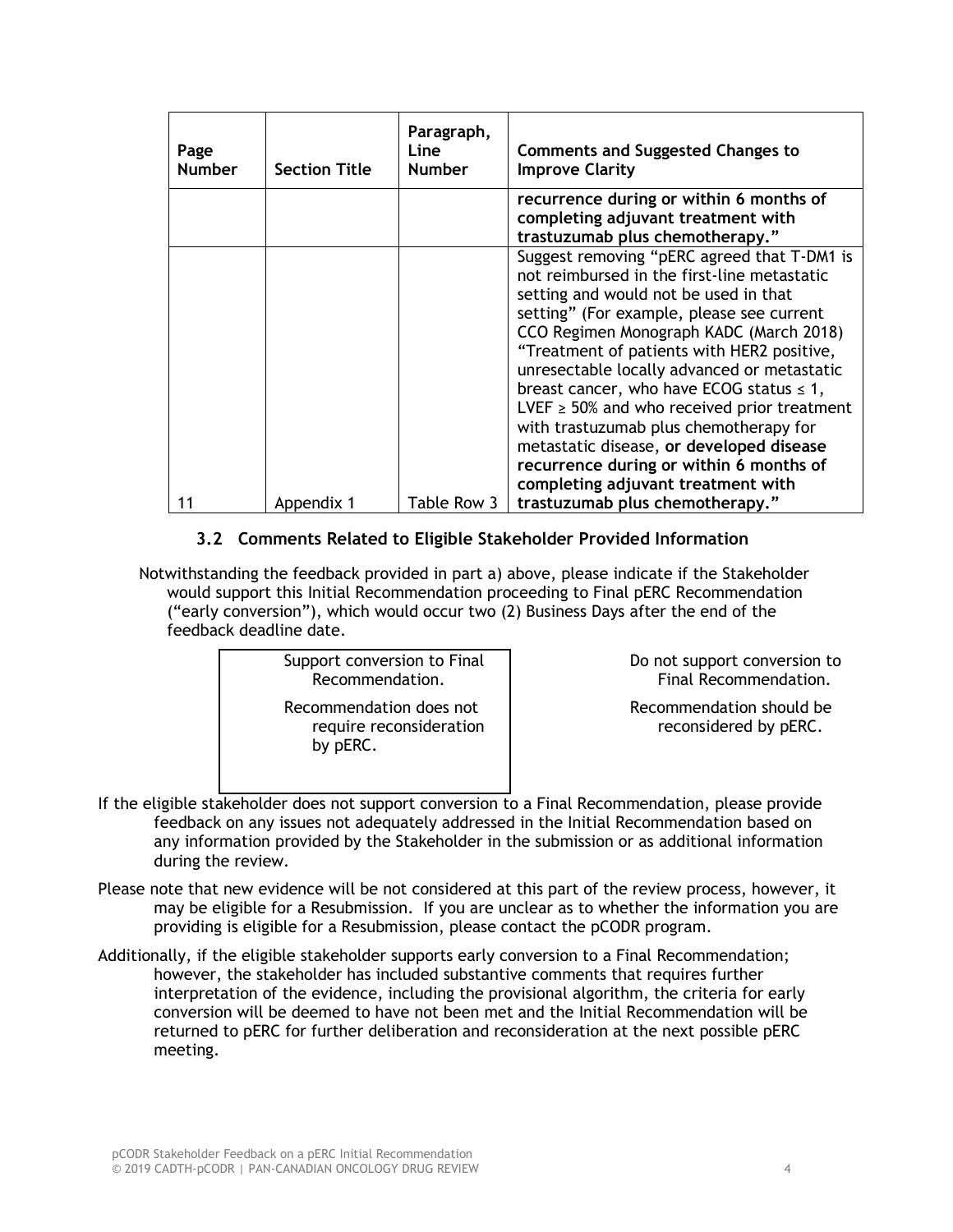| Page<br>Numbe | Section<br>Title | Paragraph,<br>Line Number | <b>Comments related to Stakeholder Information</b> |
|---------------|------------------|---------------------------|----------------------------------------------------|
|               |                  |                           |                                                    |
|               |                  |                           |                                                    |
|               |                  |                           |                                                    |
|               |                  |                           |                                                    |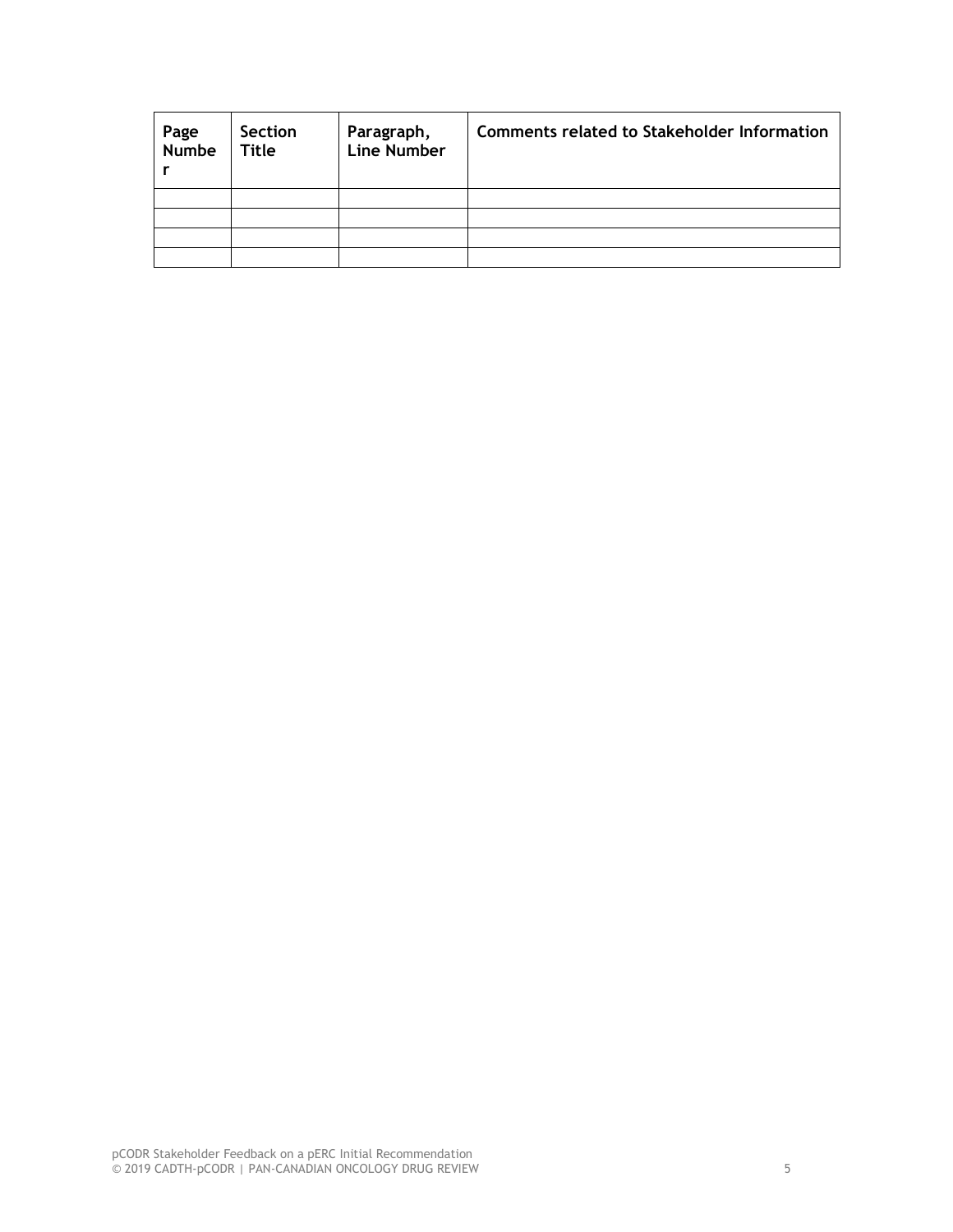## **1 About Stakeholder Feedback**

pCODR invites eligible stakeholders to provide feedback and comments on the Initial Recommendation made by the pCODR Expert Review Committee (pERC), including the provisional algorithm. (See www.cadth.ca/pcodr for information regarding review status and feedback deadlines.)

As part of the pCODR review process, pERC makes an Initial Recommendation based on its review of the clinical benefit, patient values, economic evaluation and adoption feasibility for a drug. (See www.cadth.ca/pcodr for a description of the pCODR process.) The Initial Recommendation is then posted for feedback from eligible stakeholders. All eligible stakeholders have 10 (ten) business days within which to provide their feedback on the initial recommendation. It should be noted that the Initial Recommendation, including the provisional algorithm may or may not change following a review of the feedback from stakeholders.

pERC welcomes comments and feedback from all eligible stakeholders with the expectation that even the most critical feedback be delivered respectfully and with civility.

#### **A. Application of Early Conversion**

The Stakeholder Feedback document poses two key questions:

**1. Does the stakeholder agree, agree in part, or disagree with the Initial Recommendation?**

> All eligible stakeholders are requested to indicate whether they agree, agree in part or disagrees with the Initial Recommendation, and to provide a rational for their response.

Please note that if a stakeholder agrees, agrees in part or disagrees with the Initial Recommendation, the stakeholder can still support the recommendation proceeding to a Final Recommendation (i.e. early conversion).

#### **2. Does the stakeholder support the recommendation proceeding to a Final Recommendation ("early conversion")?**

An efficient review process is one of pCODR's key guiding principles. If all eligible stakeholders support the Initial Recommendation proceeding to a Final Recommendation and that the criteria for early conversion as set out in the *pCODR Procedures* are met, the Final Recommendation will be posted on the CADTH website two (2) Business Days after the end of the feedback deadline date. This is called an "early conversion" of an Initial Recommendation to a Final Recommendation.

For stakeholders who support early conversion, please note that if there are substantive comments on any of the key quadrants of the deliberative framework (e.g., differences in the interpretation of the evidence), including the provisional algorithm as part of the feasibility of adoption into the health system, the criteria for early conversion will be deemed to have **not** been met and the Initial Recommendation will be returned to pERC for further deliberation and reconsideration at the next possible pERC meeting. If the substantive comments relate specifically to the provisional algorithm, it will be shared with PAG for a reconsideration. Please note that if any one of the eligible stakeholders does not support the Initial Recommendation proceeding to a Final pERC Recommendation, pERC will review all feedback and comments received at a subsequent pERC meeting and reconsider the Initial Recommendation. Please also note that substantive comments on the provisional algorithm will preclude early conversion of the initial recommendation to a final recommendation.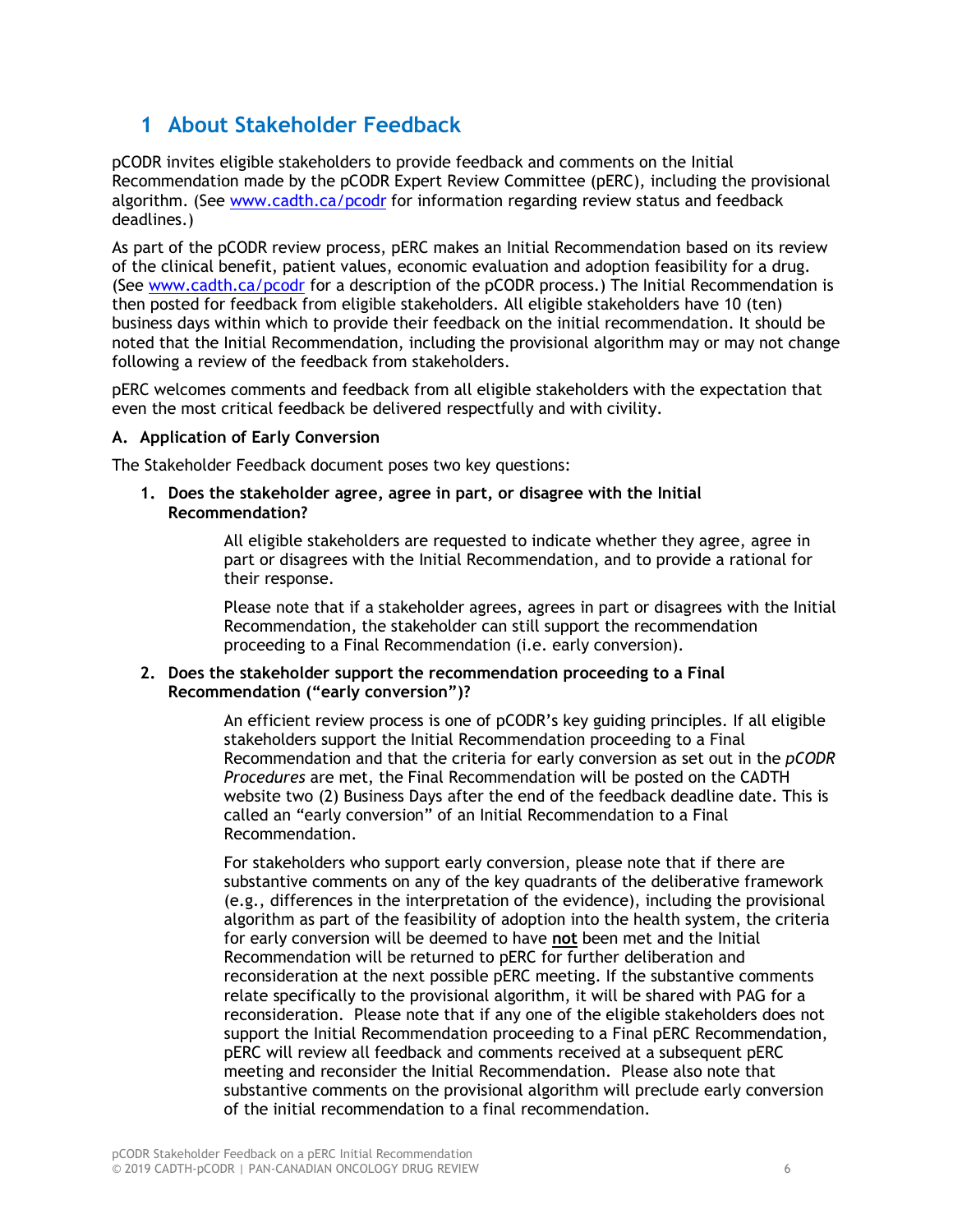#### **B. Guidance on Scope of Feedback for Early Conversion**

Information that is within scope of feedback for early conversion includes the identification of errors in the reporting or a lack of clarity in the information provided in the review documents. Based on the feedback received, pERC will consider revising the recommendation document, as appropriate and to provide clarity.

If a lack of clarity is noted, please provide suggestions to improve the clarity of the information in the Initial Recommendation. If the feedback can be addressed editorially this will done by the CADTH staff, in consultation with the pERC chair and pERC members, and may not require reconsideration at a subsequent pERC meeting. Similarly if the feedback relates specifically to the provisional algorithm and can be addressed editorially, CADTH staff will consult with the PAG chair and PAG members.

The Final pERC Recommendation will be made available to the participating federal, provincial and territorial ministries of health and provincial cancer agencies for their use in guiding their funding decisions and will also be made publicly available once it has been finalized.

## **2 Instructions for Providing Feedback**

- a) The following stakeholders are eligible to submit Feedback on the Initial Recommendation:
	- The Sponsor making the pCODR Submission, or the Manufacturer of the drug under review;
	- Patient groups who have provided input on the drug submission;
	- Registered clinician(s) who have provided input on the drug submission; and
	- The Provincial Advisory Group (PAG)
- b) The following stakeholders are eligible to submit Feedback on the provisional algorithm:
	- The Sponsor making the pCODR Submission, or the Manufacturer of the drug under review;
	- Patient groups who have provided input on the drug submission;
	- Registered clinician(s) who have provided input on the drug submission; and
	- The Board of Directors of the Canadian Provincial Cancer Agencies
- c) Feedback or comments must be based on the evidence that was considered by pERC in making the Initial Recommendation. No new evidence will be considered at this part of the review process, however, it may be eligible for a Resubmission.
- d) The template for providing *Stakeholder Feedback on pERC Initial Recommendation* can be downloaded from the pCODR section of the CADTH website. (See www.cadth.ca/pcodr for a description of the pCODR process and supporting materials and templates.)
- e) At this time, the template must be completed in English. The Stakeholder should complete those sections of the template where they have substantive comments and should not feel obligated to complete every section, if that section does not apply.
- f) Feedback on the pERC Initial Recommendation should not exceed three (3) pages in length, using a minimum 11 point font on 8  $\frac{1}{2}$ " by 11" paper. If comments submitted exceed three pages, only the first three pages of feedback will be provided to the pERC for their consideration.
- g) Feedback should be presented clearly and succinctly in point form, whenever possible. The issue(s) should be clearly stated and specific reference must be made to the section of the